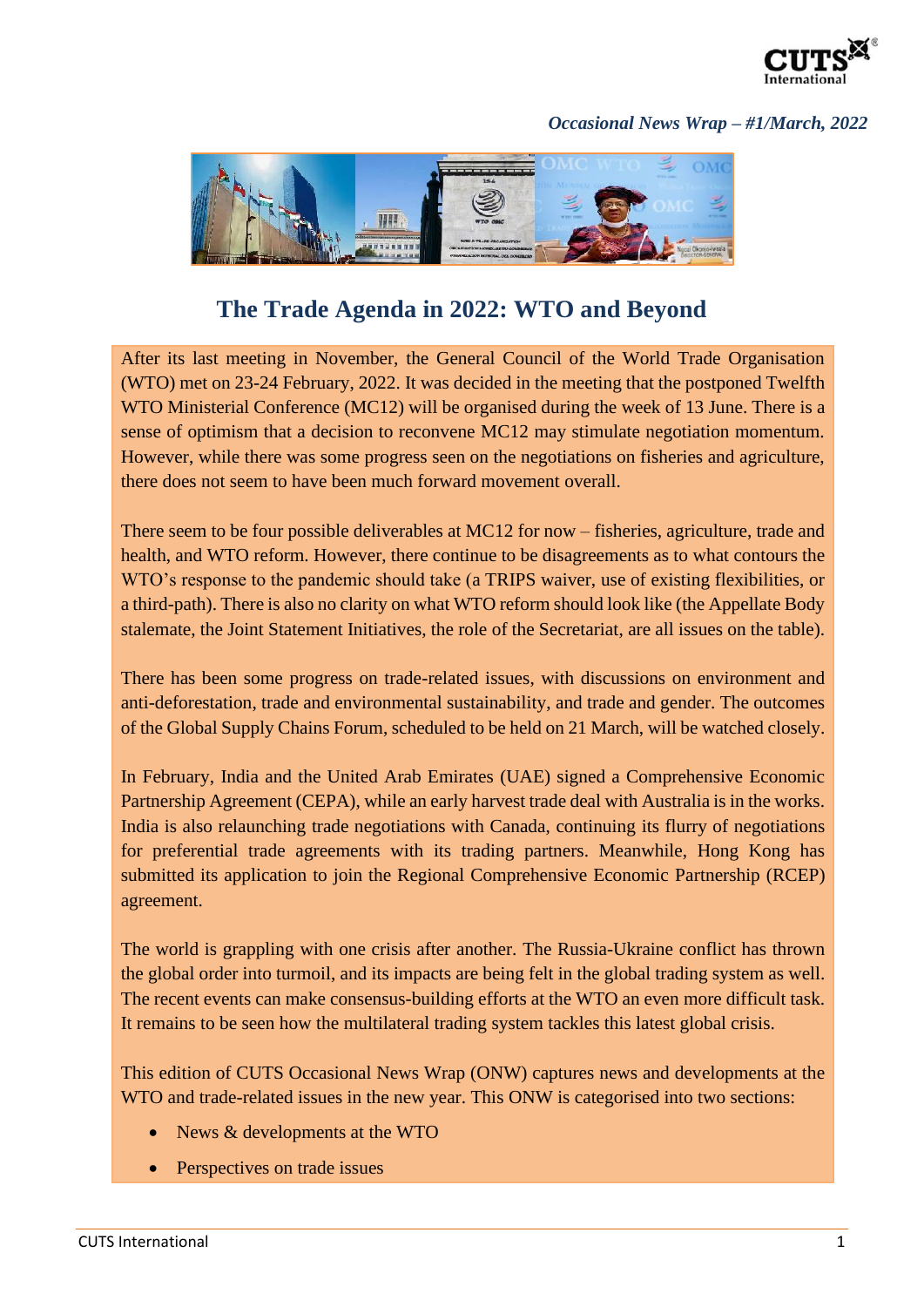| News & developments at the WTO |                                                                                                                                                                  |                                                                                                                                                                                                                                                                                                                                                                                               |  |
|--------------------------------|------------------------------------------------------------------------------------------------------------------------------------------------------------------|-----------------------------------------------------------------------------------------------------------------------------------------------------------------------------------------------------------------------------------------------------------------------------------------------------------------------------------------------------------------------------------------------|--|
| 1.                             | DG Okonjo-Iweala: Women must be at<br>the centre of trade for a more<br>prosperous future<br><b>World Trade Organisation</b><br>March 09, 2022                   | Trade must be used as a vehicle for ending<br>the marginalization of women in the global<br>economy amid widening gender inequalities<br>stemming from the COVID-19 crisis,<br>Director-General Ngozi Okonjo-Iweala said<br>in a video message released on 8 March to<br>mark International Women's Day.                                                                                      |  |
| 2.                             | International organizations discuss how<br>to ensure rapid delivery, administration<br>of COVID-19 vaccines<br><b>World Trade Organisation</b><br>March 07, 2022 | The heads of the International Monetary<br>Fund, World Bank Group, World Health<br>Organization and World Trade Organization<br>held high-level consultations with UNICEF,<br>Gavi and CEOs of leading COVID-19<br>vaccine manufacturers on 1 March 2022<br>aimed at ensuring the rapid delivery of<br>vaccines to where they are needed the most.                                            |  |
| 3.                             | Members exchange views on<br>challenges, lessons learnt on trade in<br>COVID-19-related goods<br><b>World Trade Organisation</b><br>March 04, 2022               | The Committee on Market Access held on 4<br>March its first experience-sharing session on<br>COVID-19-related goods. Members<br>engaged in an open discussion aimed at<br>better understanding how they defined their<br>lists of "essential goods" to combat COVID-<br>19 and the challenges they face with tariff<br>classification. community can be better<br>prepared for future crises. |  |
| 4.                             | WTO to host Global Supply Chains<br>Forum to explore ways of easing<br>disruptions to trade<br><b>World Trade Organisation</b><br>March 04, 2022                 | The WTO will bring together on 21 March<br>stakeholders from every part of global<br>supply chains to share perspectives on the<br>causes of continued supply chain disruptions<br>and to work together on ways to mitigate<br>their impact on global trade and post-<br>pandemic economic recovery.                                                                                          |  |
| 5.                             | Members updated on progress to<br>further integrate small economies into<br>world trading system<br><b>World Trade Organisation</b><br>February 23, 2022         | WTO DG Ngozi Okonjo-Iweala stressed the<br>importance of finding solutions that will<br>assist small economies adjust to the major<br>challenges related to climate change and<br>other unique structural constraints that make<br>it difficult for them to fully benefit from<br>international trade.                                                                                        |  |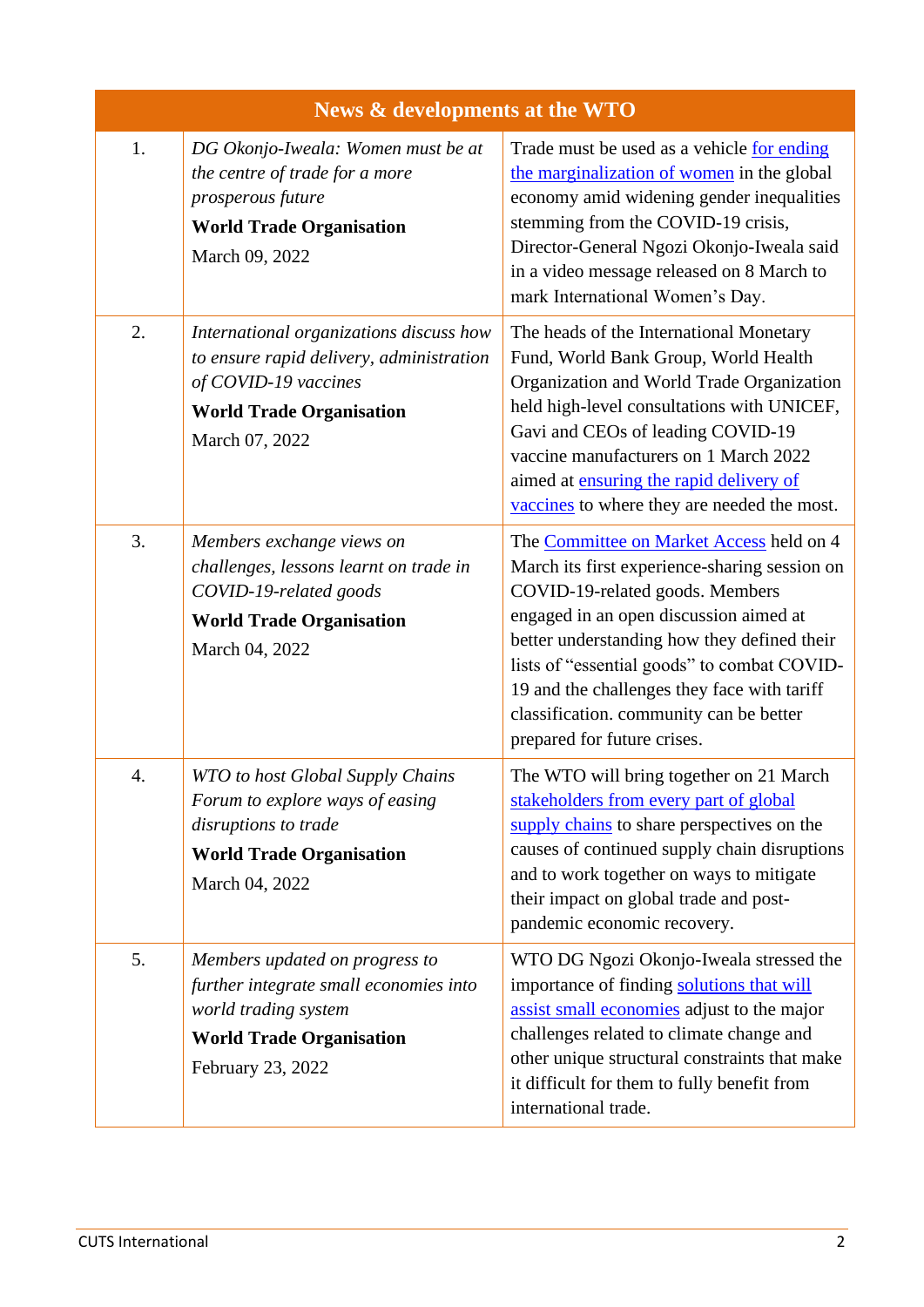| 6.  | Supply chain resilience highlighted at<br>fifth anniversary of Trade Facilitation<br>Agreement<br><b>World Trade Organisation</b><br>February 22, 2022  | Border reforms to fulfil TFA commitments,<br>such as the streamlining of trade procedures,<br>expedited approvals for perishable goods,<br>and establishment of information portals,<br>have helped ensure that food, vaccines,<br>medical products and other essential<br>supplies continued to reach people despite<br>difficult conditions. |
|-----|---------------------------------------------------------------------------------------------------------------------------------------------------------|------------------------------------------------------------------------------------------------------------------------------------------------------------------------------------------------------------------------------------------------------------------------------------------------------------------------------------------------|
| 7.  | E-commerce negotiators seek to find<br>common ground, revisit text proposals<br><b>World Trade Organisation</b><br>February 21, 2022                    | Facilitators of small group discussions<br>reported on the work completed in recent<br>weeks to find common ground on open<br>internet access, cybersecurity and electronic<br>invoicing.                                                                                                                                                      |
| 8.  | Goods barometer signals possible<br>turning point for trade as supply<br>pressures ease<br><b>World Trade Organisation</b><br>February 21, 2022         | Supply disruptions have dampened the<br>strength of the rebound in global<br>merchandise trade, but this could be starting<br>to change as supply chain pressures show<br>some signs of easing, the latest WTO Goods<br>Trade Barometer shows.                                                                                                 |
| 9.  | DDG Ellard: Multilateralism is the<br>solution to challenges of global<br>commons, unilateralism<br><b>World Trade Organisation</b><br>February 7, 2022 | DDG Ellard underlined the role of<br>international organizations in delivering<br>global public goods, addressing challenges<br>of the global commons, and providing a<br>more enduring, equitable and cooperative<br>basis for democratic global governance than<br>unilateral action.                                                        |
| 10. | Participants discuss work plan for new<br>trade and environmental sustainability<br>talks<br><b>World Trade Organisation</b><br>February 7, 2022        | In conjunction with the formal TESSD<br>meetings, informal working groups would<br>meet to have more in-depth discussions and<br>advance work under three general headings:<br>trade related climate measures;<br>environmental goods and services; and<br>circular economy/circularity.                                                       |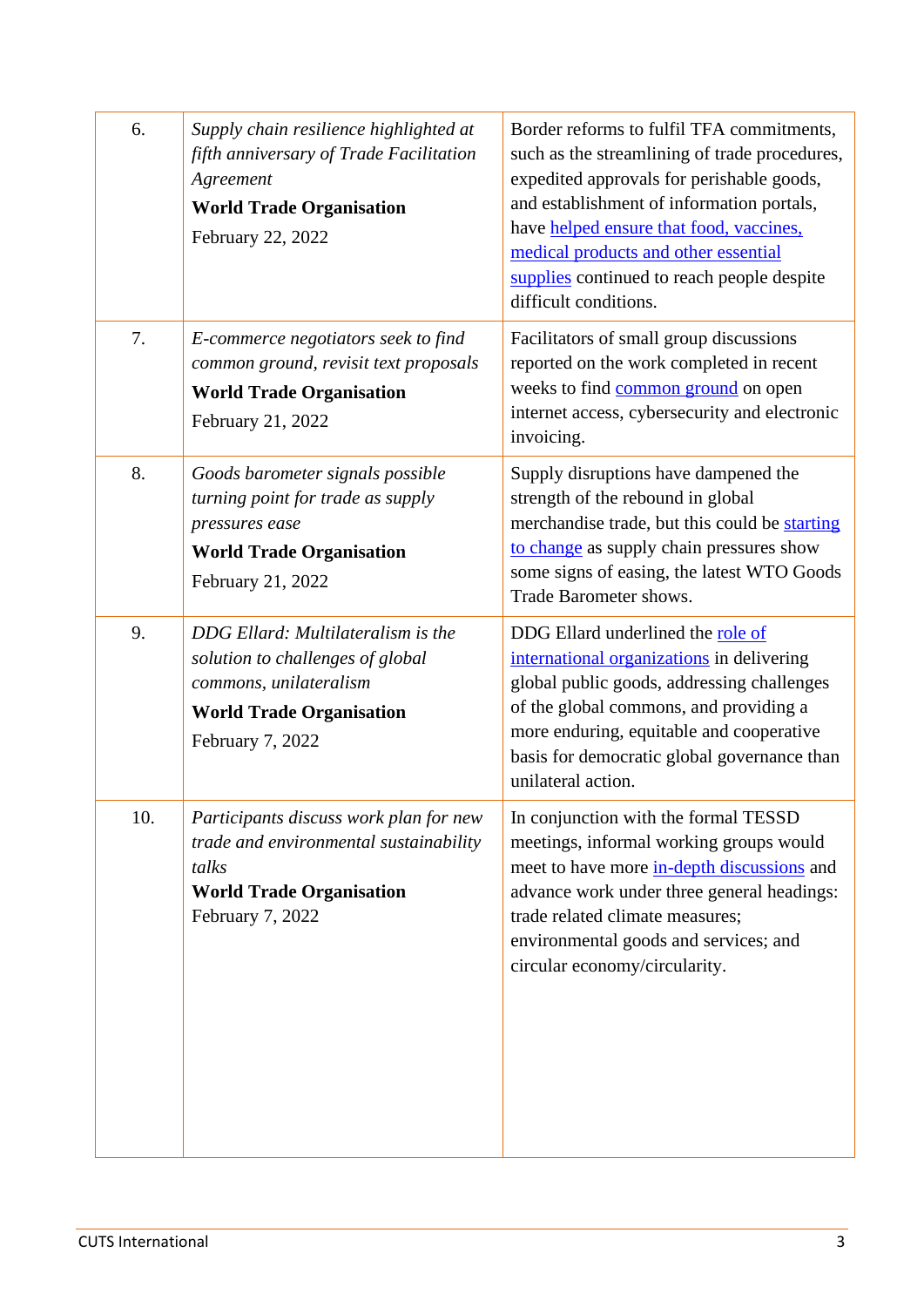| <b>Perspectives on trade issues</b> |                                                                                                                                                                                         |                                                                                                                                                                                                                                                                                                                                                                                                     |  |  |
|-------------------------------------|-----------------------------------------------------------------------------------------------------------------------------------------------------------------------------------------|-----------------------------------------------------------------------------------------------------------------------------------------------------------------------------------------------------------------------------------------------------------------------------------------------------------------------------------------------------------------------------------------------------|--|--|
| 1.                                  | <b>State Trading Enterprises: The</b><br>dinosaurs in the trade park<br>Sanjay Chadha<br><b>The Economic Times</b><br>March 13, 2022                                                    | In India, even the raison d'etre of STEs is<br>being questioned. Having failed to evolve,<br>they need to introspect on identifying the<br>value addition they can bring to the table,<br>one based on their inherent core strength and<br>expertise. The mindset to remain dependent<br>only on the government for canalised<br>government-to-government (G2G) business<br>has been their undoing. |  |  |
| 2.                                  | Manufacturing needs greater hand-<br>holding now than services: Economists<br>Banikinkar Pattanayak<br><b>Financial Express</b><br>March 11, 2022                                       | As India negotiates with other countries to<br>hammer out a raft of FTAs, analysts say<br>New Delhi's policies shouldn't be driven by<br>dogmas of any particular sector, but its focus<br>must be on a judicious mix of interventions<br>for both manufacturing and services.                                                                                                                      |  |  |
| 3.                                  | Make trade deals for Make in India<br>Manasvi Srivastava<br><b>Financial Express</b><br>March 11, 2022                                                                                  | India's ongoing trade negotiations must<br>consider government's schemes on<br>investment and trade. This will determine<br>whether the deals will strengthen imports<br>into the country or incentivise inflow of<br>investment.                                                                                                                                                                   |  |  |
| 4.                                  | FTAs top priority in Bangladesh's post-<br>LDC strategy<br>Abul Kashem<br><b>The Business Standard</b><br>March 8, 2022                                                                 | Bangladesh, needs to gear up for signing<br>free trade agreements (FTAs) with at least<br>seven major trading partners before 2026 as<br>part of an all-out strategy to overcome the<br>immediate shocks after graduation from the<br>least developed country (LDC) category, a<br>government committee suggests.                                                                                   |  |  |
| 5.                                  | There's political will to make India-UK<br>FTA a reality: Kevin McCole, MD at<br><b>UK India Business Council</b><br>Banikinkar Pattanayak<br><b>Financial Express</b><br>March 7, 2022 | Importantly, though, an interim deal is only<br>a good thing if it is a staging post to the<br>comprehensive agreement that will be<br>needed to realise the potential of the bilateral<br>relationship to maximise trade and<br>investment flows, to create many thousands<br>more jobs, and increase prosperity across<br>both countries.                                                         |  |  |